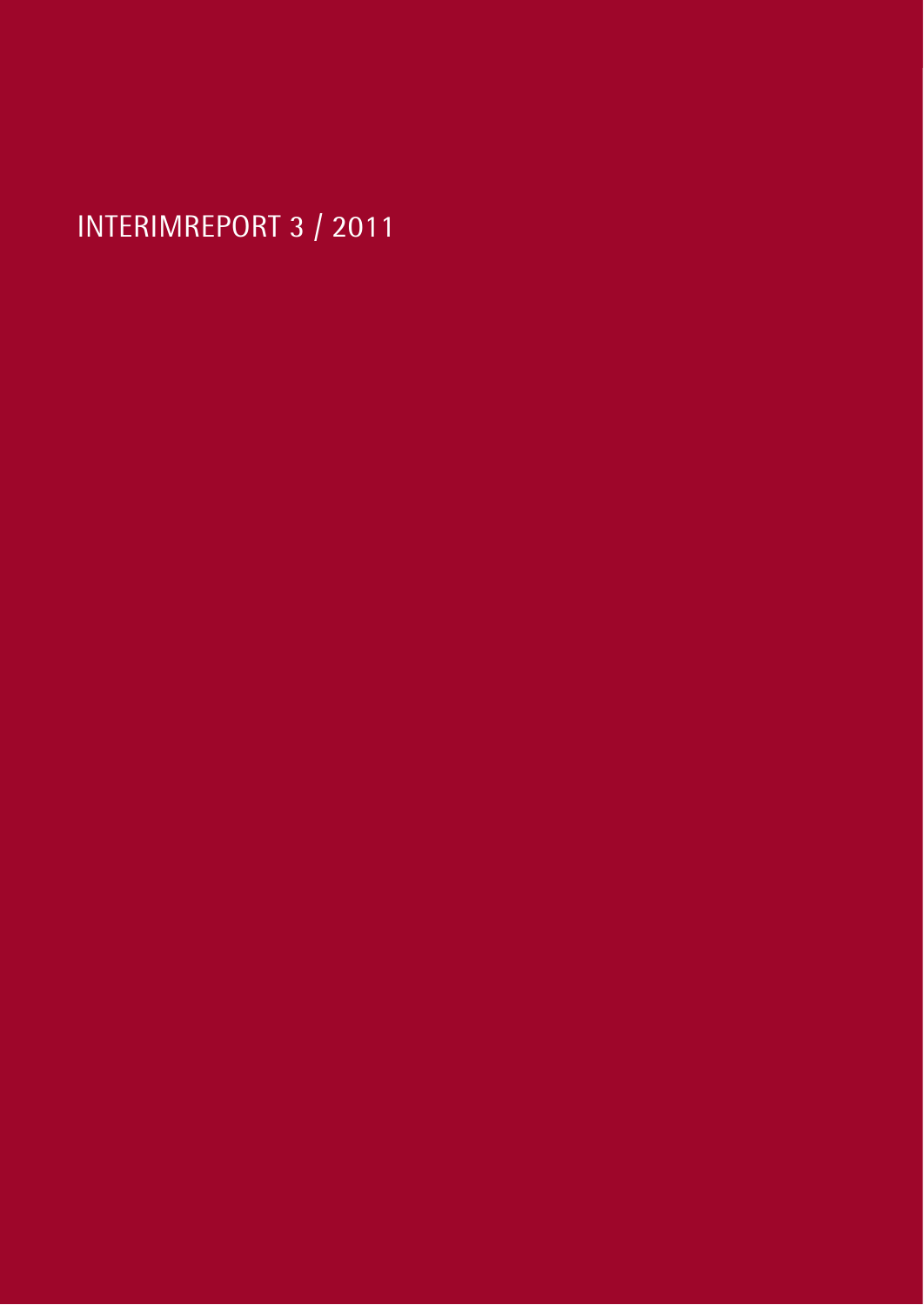#### EARNING FIGURES

| in EUR million           | Q3 2011 | Q3 2010 | <b>CHANGE IN %</b> | 1-9 2011 | $1 - 92010$ | <b>CHANGE IN %</b> |
|--------------------------|---------|---------|--------------------|----------|-------------|--------------------|
| <b>Sales</b>             | 121.9   | 184.4   | $-33.9%$           | 527.3    | 550.2       | $-4.2%$            |
| EBITDA                   | 11.3    | 13.6    | $-17.3%$           | 51.3     | 30.2        | 69.7%              |
| <b>EBIT</b>              | 7.8     | 6.8     | 14.7%              | 36.8     | 9.8         | 276.6%             |
| Net income               | 5.9     | 9.9     | $-40.3%$           | 31.8     | 8.7         |                    |
| EBITDA margin (adjusted) | $9.2\%$ | 7.4%    |                    | 8.4%     | $5.5\%$     |                    |
| EBIT margin (adjusted)   | 6.4%    | $3.7\%$ |                    | 5.6%     | 1.8%        |                    |

The earnings figures 1-9 2011 include a one-off gain in the amount of EUR 7.2 million resulting from the deconsolidation of the Interior business at the end of the first half 2011. EBITDA and EBIT margins are showed adjusted for this one-off effect.

#### FINANCIAL FIGURES

| in EUR million                      | $1 - 92011$ |         | $1-92010$ CHANGE IN $\%$ |
|-------------------------------------|-------------|---------|--------------------------|
| Cash flow from operating activities | 31.2        | 9.1     |                          |
| Cash flow from investing activities | 10.8        | $-5.5$  |                          |
| Cash flow from financing activities | $-30.5$     | $-12.4$ |                          |
|                                     |             |         |                          |
| Capital expenditures                | 11.0        | 12.4    | $-11.0%$                 |
|                                     |             |         |                          |

#### BALANCE SHEET RATIOS

| in EUR million            | September 30, 2011 | December 31, 2010 |
|---------------------------|--------------------|-------------------|
| Balance sheet total       | 280.1              | 308.5             |
| Equity                    | 116.9              | 87.3              |
| Net debt                  | $-10.5$            | 26.6              |
| Net working capital       | 32.8               | 16.5              |
|                           |                    |                   |
| Gearing                   | $-0.1$             | 0.3               |
| Equity ratio              | 41.7%              | 28.3%             |
|                           |                    |                   |
| Employees (End of period) | 3,901              | 5,697             |

#### SHARE FIGURES

|                       |                         | September 30, 2011 | December 31, 2010 | Change in % |
|-----------------------|-------------------------|--------------------|-------------------|-------------|
| Closing price         | in EUR                  | 5,47               | 4,58              | 19,4%       |
| Market capitalisation | in EUR million<br>122.1 |                    | 102.3             | 19.4%       |
|                       |                         | $1 - 92011$        | $1 - 92010$       | Change in % |
| Earnings per share    | in EUR                  | 1.40               | 0.36              | 285.1%      |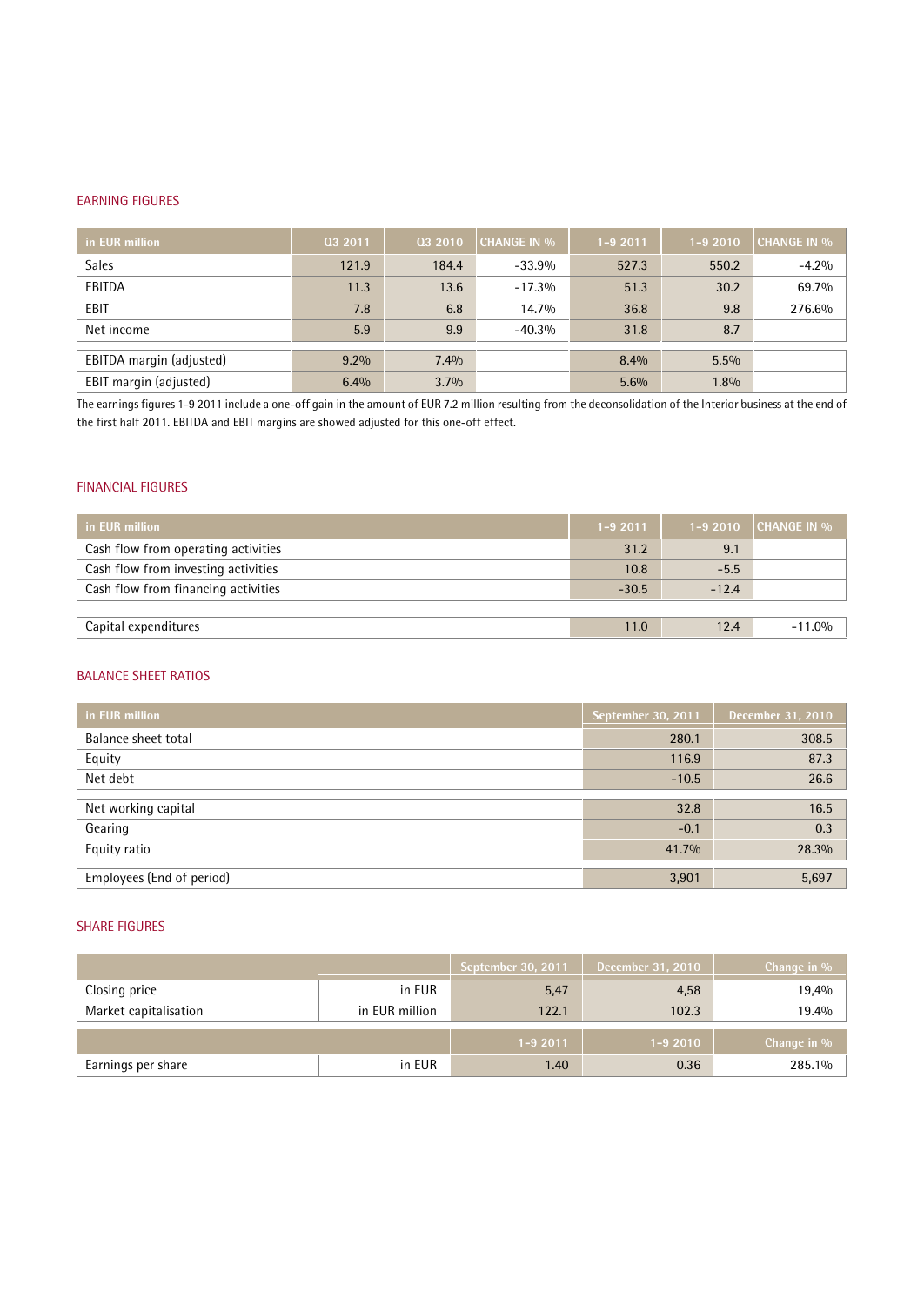# INTERIMREPORT 3 / 2011

### DEVELOPMENT OF THE AUTOMOTIVE INDUSTRY

The world automotive markets developed inconsistently in the first nine months 2011 recording, however, a total plus of roughly 3%.In Western Europe, the number of new car registrations decreased slightly by 1% or 0.1 million. While the German market showed an increase of 11%, all other large European automotive markets registered a downward trend.

In the new EU countries, car demand recorded a slight plus rising by more than 1% to 559,500 new car registrations in the first nine months 2011.

In the US, demand picked up again in the period under review. With almost 9.5 million new vehicles sold, sales volumes increased by 10% compared to the same period of the previous year. In Brazil, car demand rose by 10% to 2.5 million new cars and in India sales volumes grew by 9% to 2.0 million new cars sold.

In the first nine months 2011, the heavy commercial vehicles over 16 tons reported a considerable increase in the number of new registrations of 45% compared to the same period of the previous year. This corresponds to a growth of over 50,000 cars in the first three quarters of 2011.

### GENERAL INFORMATION ABOUT THE CURRENT INTERIM REPORT

Under the purchase agreement dated June 9, 2011 the Interior business was sold to Toyota Boshoku Europe N.V., Zaventem, Belgium with the exception of the production site in Zaragoza (Spain). The transfer of the economic ownership took place on June 30, 2011 following the closing of the transaction.

Given the experiences in recent years with the segment structure defined at the time of the IPO, which is no longer consistent with the current organizational structure (changed operating responsibilities) and the internal reporting system, the company's Board of Directors has decided to align the segment structure to the Group's decisionmaking processes pursuant to IFRS 8. The previously separate business segments Automotive Systems and Automotive Composites have therefore been merged to form a single segment as of the financial year 2011.

For better comparability, previous year's figures showed in this interim report have been adjusted accordingly.

| in EUR million              | 03 2011 | 03 2010 | <b>CHANGE IN %</b> | 1-9 2011 | $1 - 92010$ | <b>CHANGE IN %</b> |
|-----------------------------|---------|---------|--------------------|----------|-------------|--------------------|
| <b>Sales</b>                | 121.9   | 184.4   | $-33.9%$           | 527.3    | 550.2       | $-4.2%$            |
| EBITDA                      | 11.3    | 13.6    | $-17.3%$           | 51.3     | 30.2        | 69.7%              |
| <b>EBIT</b>                 | 7.8     | 6.8     | 14.7%              | 36.8     | 9.8         | 276.6%             |
| Net income                  | 5.9     | 9.9     | $-40.3%$           | 31.8     | 8.7         | 264.9%             |
|                             |         |         |                    |          |             |                    |
| EBITDA margin (adjusted)    | $9.2\%$ | $7.4\%$ |                    | 8.4%     | $5.5\%$     |                    |
| EBIT margin (adjusted)      | 6.4%    | $3.7\%$ |                    | 5.6%     | 1.8%        |                    |
|                             |         |         |                    |          |             |                    |
| Earnings per share (in EUR) | 0.26    | 0.43    | $-41.3%$           | 1.40     | 0.36        | 285.1%             |

### GROUP RESULTS

The earnings figures 1-9 2011 include a one-off gain in the amount of EUR 7.2 million resulting from the deconsolidation of the Interior business at the end of the first half 2011. EBITDA and EBIT margins are showed adjusted for this one-off effect.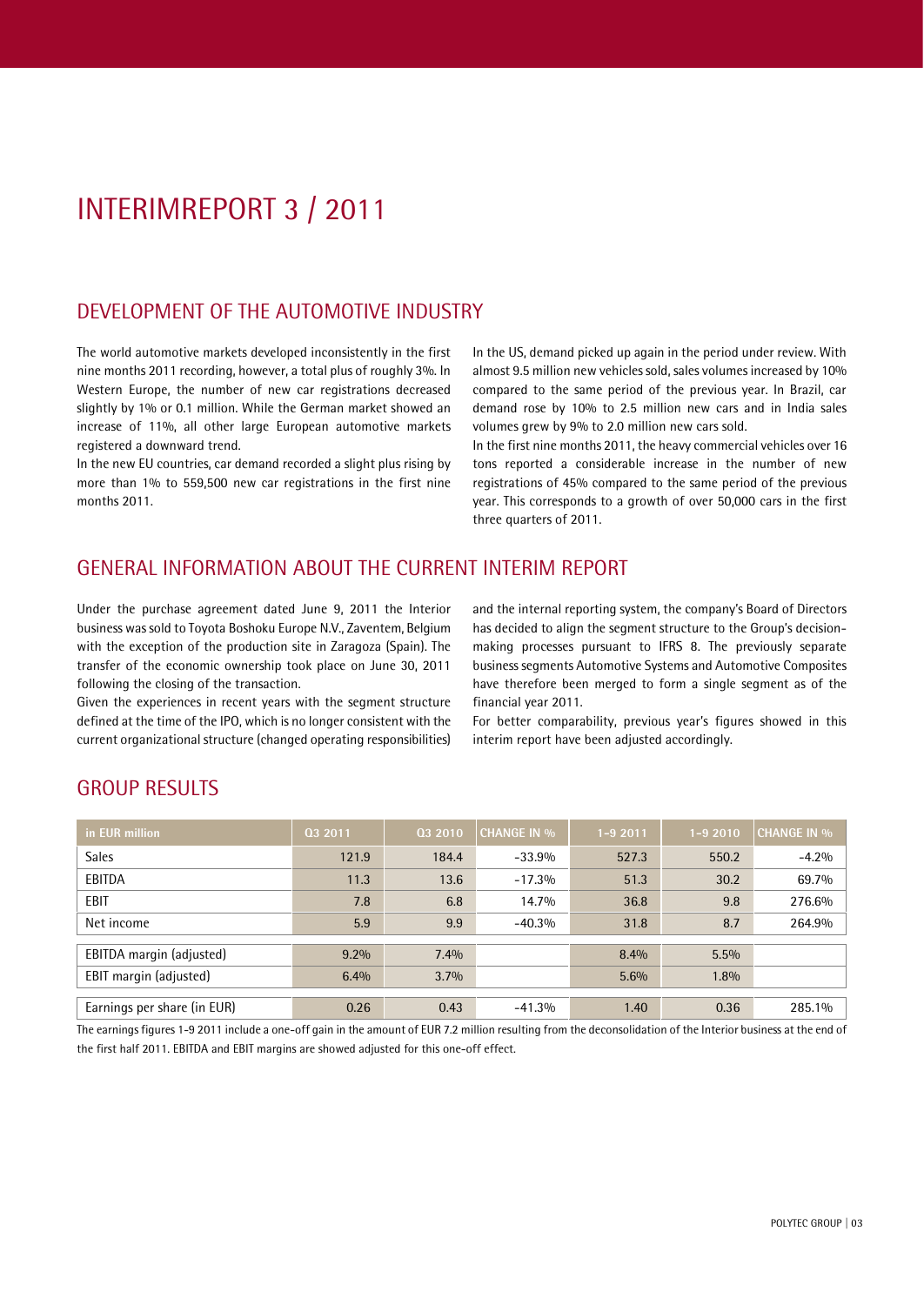In the first nine months 2011, group sales decreased by 4.2% to EUR 527.3 million mainly due to the divestment of the Interior business and of POLYTEC COMPOSITES Italia. Adjusted for these effects, group sales from continuing operations increased by roughly 10% in the period under review. The total decline in group sales, which is attributable to the divestment of the Interior business in the first half 2011 and of POLYTEC COMPOSITES Italia at the end of the previous year, amounted to EUR 70 million in the current financial year.

As of August 31, 2011, the POLYTEC GROUP acquired the PPI Plastic Products Innovation GmbH & Co KG with a production site in Ebensee (Austria) instead of expanding the production site in Wolmirstedt (Germany). With this step, the Group was able to considerably increase production capacities in the area of injection molding. The PPI has contributed to group sales since September 1,2011 and is expected to report total sales of roughly EUR <sup>26</sup> million for the full year 2011.

In the period under review, the POLYTEC GROUP recorded an extremely positive development of both sales and production volumes in the passenger car and commercial vehicle segments. This growth was supported by a 5% production increase registered by the European OEMs in the first nine months 2011.

Own work capitalized rose by approximately EUR 0.75 million compared to the first nine months 2010. This is mainly attributable to the capitalization of internally developed test and control facilities as well as other internally produced production systems in the "Components" business.

Due to the divestment of the "Interior" business, other operating expenses declined in the period under review. The costs for leased staff were also reduced in the first nine months 2011 but only to a small extent of EUR 1.0 million due to the increase of leased staff in the "Composites" business as a result of the favorable business development.

EBITDA rose by 69.7% to EUR 51.3 million in the first nine months 2011. Adjusted for the deconsolidation gain of EUR 7.2 million as a

result of the divestment of the Interior business as of June 30, 2011, adjusted EBITDA amounted to EUR 44.1 million and the adjusted EBITDA margin totaled 8.4%.

In addition to the continued positive market development and the resulting fixed cost digression due to rising sales, this disproportionate increase in results is also attributable to the successful restructuring of the production site in Zaragoza (Spain). Depreciation decreased by roughly EUR 6.0 million to EUR 14.4 million due to the divestment of the business areas and companies mentioned above as well as to the Group's conservative investment policy.

In the first nine months 2011, EBIT amounted to EUR 36.8 million at the group level. Adjusted for the deconsolidation gain as a result of the divestment of the Interior business, adjusted EBIT and adjusted EBIT margin amounted to EUR 29.6 million and to 5.6% respectively in the period under review.

In addition to the optimization of financing terms over the short and long term, the considerable decline in financing costs by almost 50% to EUR 2.7 million in the period under review is mainly attributable to interest yields realized from the assessment of funds totaling approximately EUR 30 million as well as to interest yields resulting from interest-bearing account receivables from Toyota Boshoku, which are shown in the balance sheet.

Besides the revaluation of derivative financial instruments, other financial results also include an indemnity in the amount of EUR 0.4 million for the premature redemption of loans in connection with the divestment of the production site POLYTEC Intex to Toyota Boshoku. In the previous year, other financial results included a positive effect in the amount of EUR 6.1 million due to the divestment of the shares of Grammer AG.

All in all, the POLYTEC GROUP recorded a net income (after minority interests) of EUR 31.2 million in the first nine months 2011. This corresponds to earnings per share of EUR 1.40.

> **Contact:**Manuel Taverne POLYTEC GROUP Investor Relations 4063 Hörsching, Polytec Strasse 1 Phone: +43-7221-701-292 [investor.relations@polytec-group.com](mailto:investor.relations@polytec-group.com) [www.polytec-group.com/investor](http://www.polytec-group.com/investor)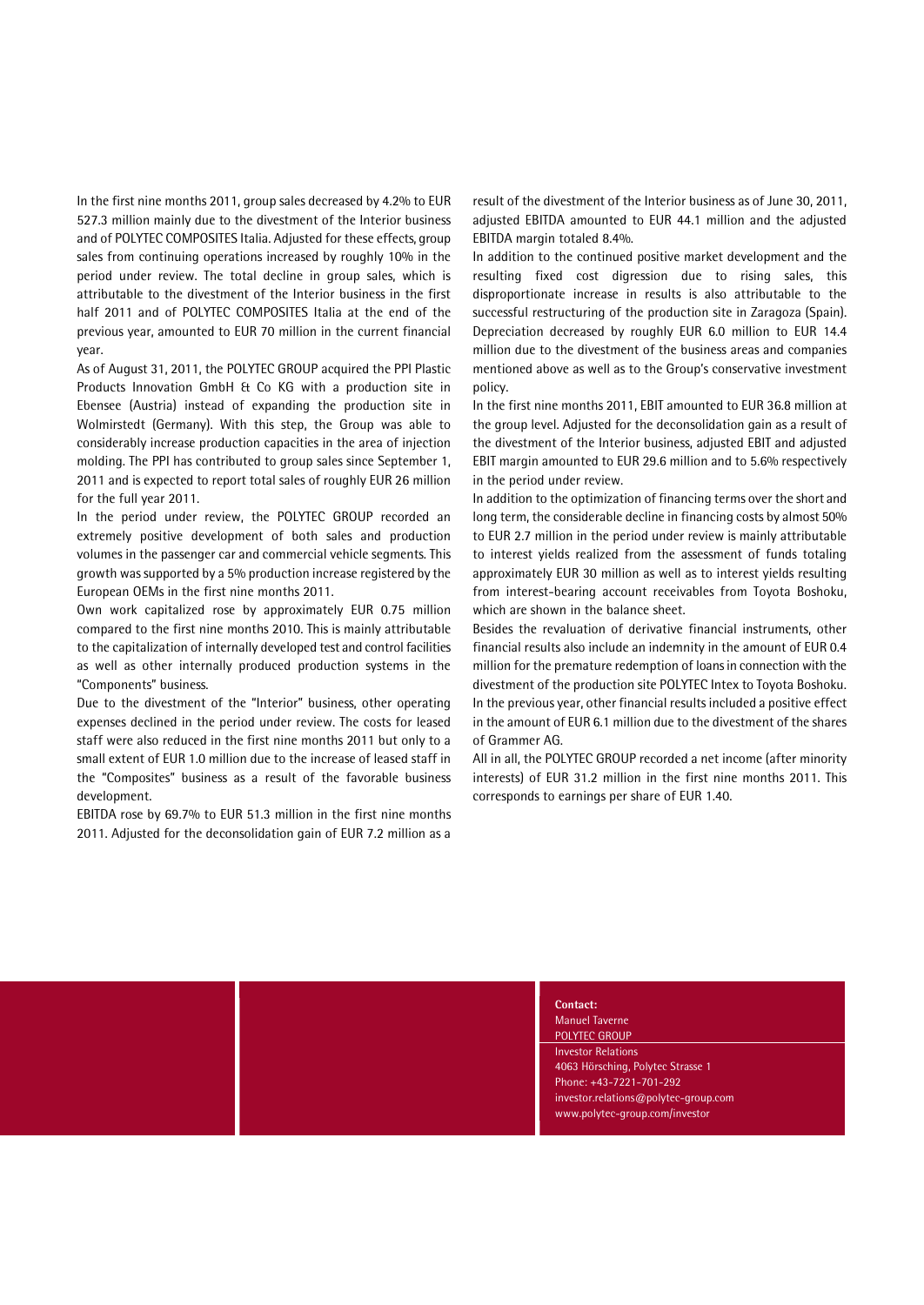### SEGMENT REPORTING

#### AUTOMOTIVE / SYSTEMS DIVISION

| in EUR million | 03 2011 | 03 2010 | <b>CHANGE IN %</b> | $1 - 92011$ | $1 - 92010$ | <b>CHANGE IN %</b> |
|----------------|---------|---------|--------------------|-------------|-------------|--------------------|
| Sales          | 100.1   | 160.9   | $-37.8%$           | 458.0       | 478.7       | $-4.3%$            |
| EBITDA         | 8.1     | 10.6    | $-23.3%$           | 41.2        | 21.7        | 89.9%              |
| <b>EBIT</b>    | 5.3     | 4.5     | 17.1%              | 28.6        | 3.4         |                    |
|                |         |         |                    |             |             |                    |
| EBITDA margin  | 8.1%    | 6.6%    |                    | 7.4%        | 4.5%        |                    |
| EBIT margin    | $5.3\%$ | 2.8%    |                    | 4.7%        | $0.7\%$     |                    |

The earnings figures 1-9 2011 include a one-off gain in the amount of EUR 7.2 million resulting from the deconsolidation of the Interior business at the end of the first half 2011. EBITDA and EBIT margins are showed adjusted for this one-off effect.

The Automotive/Systems Division reported a drop in sales of 4.3% to EUR 458.0 million in the first nine months 2011 mainly due to the divestment of the Interior business and of POLYTEC COMPOSITES Italia. Compared to adjusted sales figures for the 2010 financial year, division sales of continuing operations increased by 10.3% in the period under review.

The Interior business, which was divested as of June 30, 2011, contributed EUR 50 million to division sales in Q3 2010 and POLYTEC COMPOSITES Italia, which was divested as of year-end 2010, contributed roughly EUR 20 million to division sales in the first nine months of 2010.

Since September 1,2011 the PPI Plastic Products Innovation, which was acquired to expand production capacities in the area of injection molding, has also contributed to sales figures of the Automotive/Systems Division. In September 2011, the PPI Plastic Products Innovation contributed a total of EUR 1.3 million to division sales. For the full year 2011, a total sales of EUR 26 million is planned.

The continuing solid development of all division business fields led to a considerable increase in earnings, with EBITDA almost doubling to EUR 41.2 million in the period under review, despite the disposal of the aforementioned business areas and companies. In this regard, however, it should be noted that earnings figures for the first nine months 2011 include a one-off deconsolidation gain in the amount of EUR 7.2 million as a result of the divestment of the Interior business. The adjusted EBITDA margin of the Automotive/Systems Division amounted to 7.4% in the period under review. A more detailed description of the calculation of the deconsolidation figures can be found in the explanatory notes on page 12. Furthermore, a more detailed description of the assets and liabilities of the acquired PPI Plastic Products Innovation is also available in the explanatory notes.

#### CAR STYLING DIVISION

| in EUR million | 03 2011 | 03 2010 | <b>CHANGE IN %</b> | $1 - 92011$ | $1 - 92010$ | <b>CHANGE IN %</b> |
|----------------|---------|---------|--------------------|-------------|-------------|--------------------|
| Sales          | 17.1    | 18.8    | $-9.1\%$           | 54.5        | 58.7        | $-7.2%$            |
| EBITDA         | 1.6     | 1.9     | $-18.6%$           | 5.1         | 6.2         | $-16.8%$           |
| EBIT           | 1.2     | 1.5     |                    | 4.1         | 4.9         | $-16.6%$           |
| EBITDA margin  | $9.2\%$ | 10.2%   |                    | $9.4\%$     | 10.5%       |                    |
|                |         |         |                    |             |             |                    |
| EBIT margin    | $7.1\%$ | 7.9%    |                    | $7.5\%$     | 8.3%        |                    |

Total sales of the Car Styling Division declined by 7.2% to EUR 54.5 million in the first nine months of 2011 compared to the same period of the previous year. This decline is mainly attributable to the delayed start of production for a large customer order, which cannot be compensated for in the current financial year. Furthermore, the division registered lower tooling sales in the first nine months of 2011 compared to the same period of the previous year.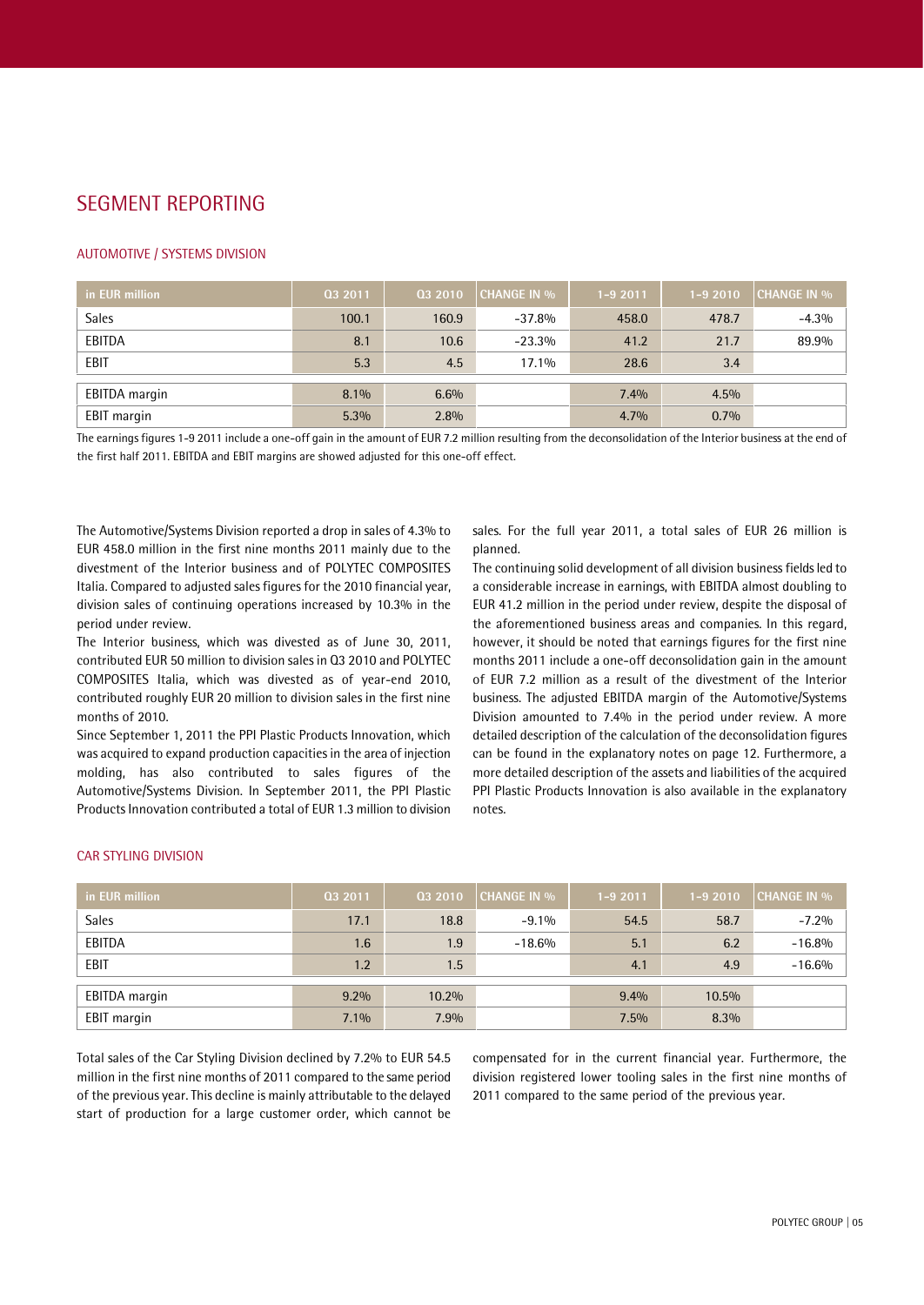The third quarter 2011 was also negatively impacted by the effects of the Fukushimaís earthquake disaster in Japan as the Japanese automotive manufacturers reported reduced sales volumes (YTD - 25%), which led in turn to lower delivery schedules for POLYTEC's Car Styling Division. The drop in division sales also resulted in a decline of EBITDA by EUR 1.1 million to EUR 5.1 million in the period under review. The EBITDA margin of the segment declined to 9.4% in the first nine months of 2011 compared to 10.5% in the same period of the previous year.

### EMPLOYEES

|                                    |               | <b>END OF PERIOD</b> | <b>AVERAGE PERIOD</b> |             |             |               |
|------------------------------------|---------------|----------------------|-----------------------|-------------|-------------|---------------|
|                                    | SEPT 30, 2011 | SEPT 30, 2010        | <b>CHANGE</b>         | $1 - 92011$ | $1 - 92010$ | <b>CHANGE</b> |
| <b>Automotive Systems Division</b> | 3,061         | 5,066                | $-2,005$              | 4,119       | 5,000       | $-881$        |
| Car Styling Division               | 672           | 700                  | $-28$                 | 655         | 664         | -9            |
| Ohters/Consolidation               | 168           | 163                  |                       | 167         | 151         | 16            |
| Group                              | 3,901         | 5,929                | $-2,028$              | 4,941       | 5,815       | $-874$        |

The Group's total headcount (including leased staff) decreased by 2,028 employees/FTE as of September 30, 2011 compared to the same period of the previous year. This decline is mainly attributable to the disposal of the "Interior" business area as of June 30, 2011 (closing of the transaction). This headcount reduction was partly offset by an increase in workforce by 166 employees following the acquisition of the PPI Plastic Products Innovation as of August 31, 2011. In the Car Styling Division personnel resources were reduced by 28 employeesin line with declining production volumes compared to the same period of the previous year.

As of September 30, 2011 the Group's total leased staff amounted to 339 full-time equivalents (FTE), which equals to 9% of the Groupís total headcount.

### CAPITAL EXPENDITURES AND KEY FINANCIAL FIGURES

#### CASH FLOW

In the first nine months of 2011, cash flow from operating activities increased by over EUR 22.0 million to approximately EUR 31.2 million mainly due to a larger business volume compared to the same period of the previous year.

The positive cash flow from investing activities amounted to EUR 10.8 million in the first nine months 2011 and included, in addition to investments in fixed assets totaling EUR 11.0 million in the period under review, also proceeds from the disposal of the Interior business as well as the cash flow resulting form the divestment of the PPI Plastic Products Innovation.

In the first nine months of 2011, the cash flow from financing activities of EUR 30.5 million mainly resulted from the repayment of interest-bearing loans and other bank liabilities totaling EUR 14.0 million as well as from interest-bearing receivables totaling EUR 17.5 million, mainly from Toyota Boshoku as a result of the divestment of the Interior business.

| in EUR million                     | 03 2011 | Q3 2010 | <b>CHANGE IN %</b> | $1 - 92011$ | $1 - 92010$ | <b>CHANGE IN %</b> |
|------------------------------------|---------|---------|--------------------|-------------|-------------|--------------------|
| <b>Automotive Systems Division</b> | 2.7     | 2.7     | $-1.7%$            | 9.4         | 11.2        | $-16.6%$           |
| Car Styling Division               | 0.3     | 0.4     | $-7.1\%$           | 0.8         | 0.7         | 13.1%              |
| Others/Consolidation               | 0.5     | 0.2     | 227.4%             | 0.9         | 0.4         | 106.5%             |
| Group                              | 3.5     | 3.2     | 8.6%               | 11.0        | 12.4        | $-10.7%$           |

#### CAPITAL EXPENDITURES

In the first nine months of 2011, capital expenditures decreased by 10.7% to EUR 11.0 million. In the Automotive/ Systems Division

capital expenditures were mainly attributable to project-related expenses for the further expansion of production facilities.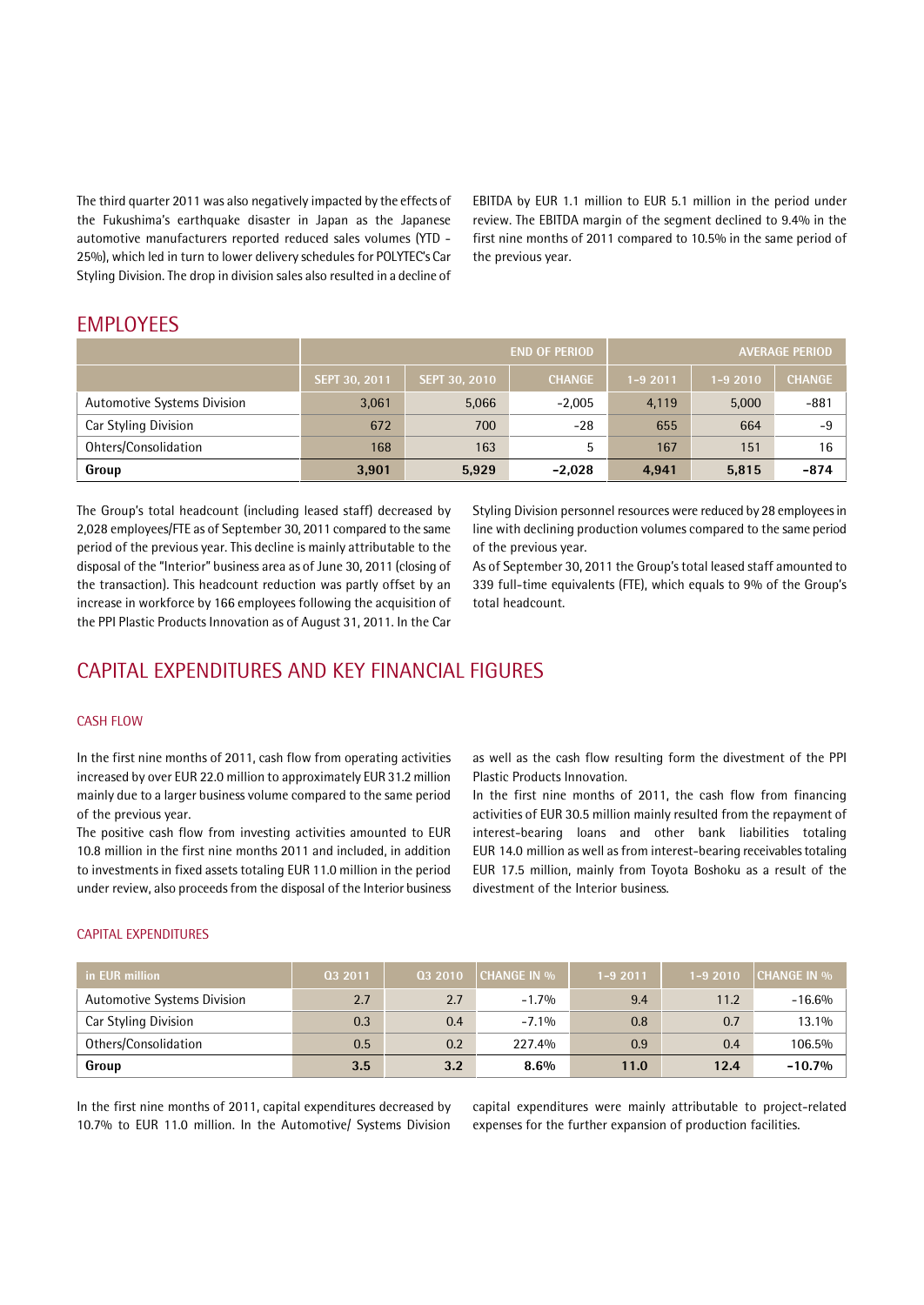As announced in the first half of 2011, investment programs for the expansion of the Group's production sites to meet future capacity requirements were started in the period under review but have not yet resulted in any significant capital expenditures.

#### KEY FINANCIAL FIGURES

| in EUR million                              | <b>SEPTEMBER 30, 2011</b> | <b>DECEMBER 31, 2010</b> | <b>CHANGE IN %</b> |
|---------------------------------------------|---------------------------|--------------------------|--------------------|
| Asset ratio                                 | 29.1%                     | 37.5%                    |                    |
| Equity ratio                                | 41.7%                     | 28.3%                    |                    |
| Net working capital                         | 32.78                     | 16.50                    | 98.6%              |
| Net working capital to sales                | 4.4%                      | $2.1\%$                  |                    |
| Net debt $(+)$ / cash $(-)$                 | $-10.5$                   | 26.6                     |                    |
| Net debt $(+)$ / cash $(-)$ to EBITDA       | $-0.2$                    | 0.5                      |                    |
| Gearing (Net debt (+) / cash (-) to Equity) | $-0.1$                    | 0.3                      |                    |
| Capital employed                            | 112.5                     | 126.2                    | $-10.9%$           |

With regard to the Group's key financial figures, the disposal of the Interior business should be particularly mentioned as it contributed considerably to improve key figures at the group level.

The equity ratio increased to 41.7% as of September 30, 2011 compared to 28.3% as of December 31, 2011 mainly due to the favorable earnings situation and the correlated deconsolidation gain. Compared to the end of the first half 2011, the equity ratio improved by 1.1 percentage points.

The net working capital rose by EUR 16.3 million to EUR 32.8 million compared to the balance sheet date as of December 31, 2010 driven

### **OUTLOOK**

In the third quarter of 2011, the sales guidance for the full-year 2011 was revised upwards to reflect the favorable business performance of the POLYTEC GROUP in the period under review as well as the solid order situation expected for the fourth quarter of 2011. Thus, for the full year 2011 group sales are expected to amount to approximately EUR 650 million up from EUR 620 million as previously anticipated.

This improved sales guidance includes the favorable effects from the divestment of the Interior business and of POLYTEC COMPOSITES Italia as well as the expected positive sales contributions from PPI Plastic Products Innovation, which was acquired on August 31, 2011. by the positive business performance in the current financial year and the consolidation of the net working capital of PPI Plastic Products Innovation since August 31, 2011.

As of September 30, 2011 the Group reported a positive net cash position of EUR 10.5 million. The decrease of the net cash position by roughly EUR 10.0 million compared to the first half of 2011 is mainly attributable to the acquisition of PPI Plastic Products Innovation as well as the financing of organic growth projects via loans and longterm lease agreements.

All other figures presented in the outlook for the full-year 2011 at the end of the first half of 2011 remained unchanged. Furthermore, the EBIT margin for the full-year 2011, adjusted for the one-off effects mentioned above, is anticipated to reach the same level as in the first nine months of 2011.

Based on this outlook, the Board of Directors will resume dividend payments for the 2011 financial year after a three-year interruption, as announced at the last AGM of the POLYTEC GROUP as of May 19, 2011.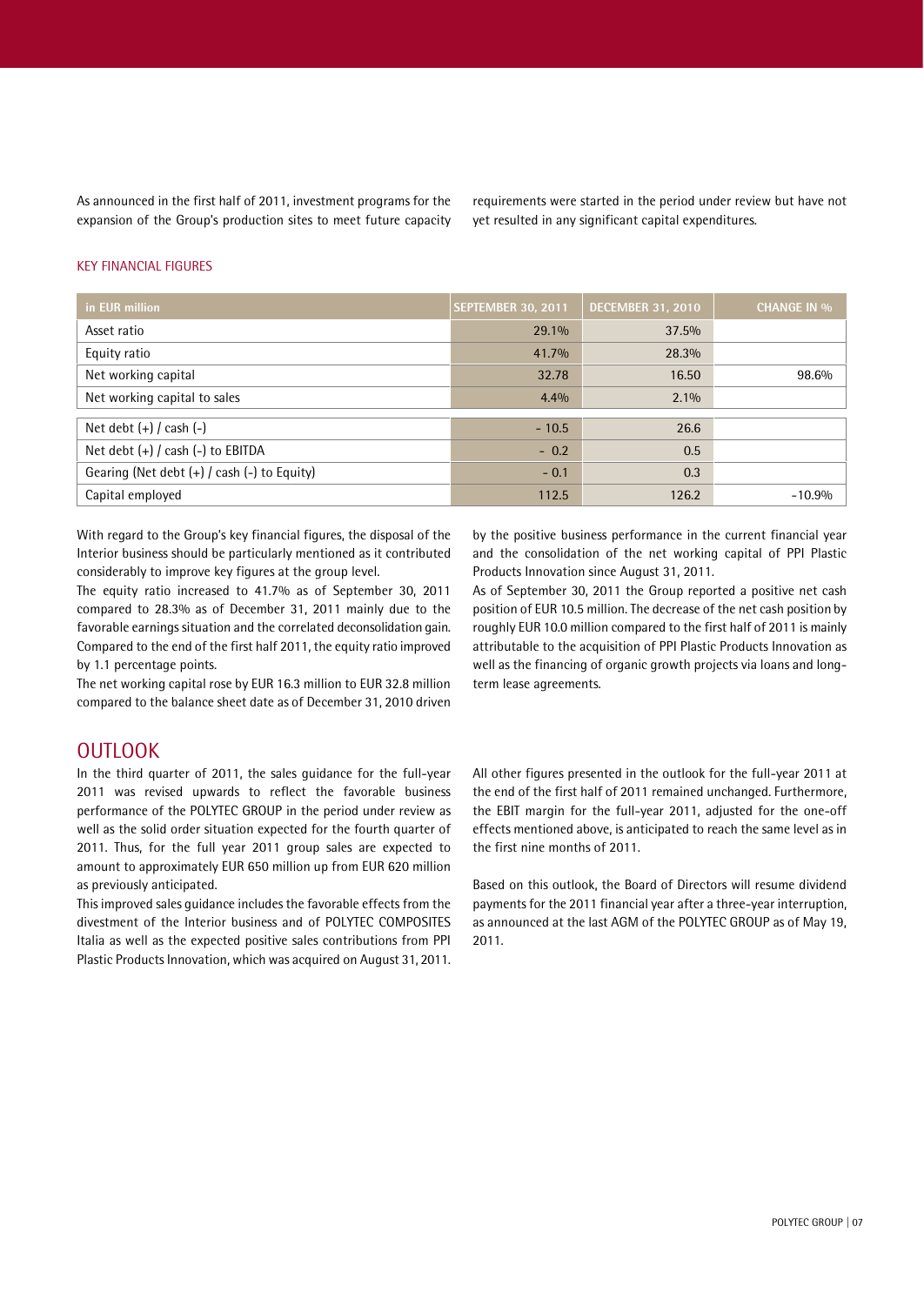# PROFIT AND LOSS STATEMENT

| <b>In TEUR</b>                                                                        | 032011       | Q3 2010      | $1 - 92011$  | $1 - 92010$  |
|---------------------------------------------------------------------------------------|--------------|--------------|--------------|--------------|
| <b>Net Sales</b>                                                                      | 121,919      | 184,394      | 527,277      | 550,172      |
| Other operating income                                                                | 3,081        | 2,861        | 8,686        | 12,329       |
| Changes in inventory of finished and unfinished goods                                 | 4,328        | $-2,314$     | 3,192        | $-1,729$     |
| Own work capitalised                                                                  | 671          | 198          | 1,234        | 487          |
| Expenses for materials and services received                                          | $-65,582$    | $-95,949$    | $-284,234$   | $-298,460$   |
| Personal expenses                                                                     | $-35,010$    | $-48,846$    | $-140,304$   | $-154,505$   |
| Other operating expenses                                                              | $-18,144$    | $-26,727$    | $-71,809$    | $-78,097$    |
| Deconsolidation gain                                                                  | $\mathbf{0}$ | $\mathbf{0}$ | 7,211        | $\mathbf{0}$ |
| Earnings before interest, taxes, depreciation and amortisation (EBITDA)               | 11,264       | 13.616       | 51.251       | 30,196       |
| Depreciation                                                                          | $-3,444$     | $-6,797$     | $-14,409$    | $-20,415$    |
| Earnings before interest, taxes, depreciation and amortisation of qoodwill<br>(EBITA) | 7,820        | 6,819        | 36,843       | 9,782        |
| Amortisation of goodwill                                                              | $\mathbf{0}$ | $\Omega$     | $\mathbf{0}$ | $\mathbf{0}$ |
| <b>Operating result (EBIT)</b>                                                        | 7,820        | 6,819        | 36,843       | 9,782        |
| Financial expenses                                                                    | $-291$       | $-1,771$     | $-2,764$     | $-5,366$     |
| Other financial results                                                               | $-127$       | 5,483        | $-534$       | 6,259        |
| <b>Financial result</b>                                                               | $-418$       | 3,712        | $-3,298$     | 893          |
| Earnings before tax                                                                   | 7,402        | 10,531       | 33,545       | 10,674       |
| Taxes on income                                                                       | $-1,470$     | $-597$       | $-1,780$     | $-1,970$     |
| Net profit                                                                            | 5,932        | 9,934        | 31,764       | 8,704        |
| thereof non-controlling interest                                                      | $-231$       | $-240$       | $-542$       | $-608$       |
| thereof group result                                                                  | 5,700        | 9,694        | 31,222       | 8,097        |
| Earnings per share                                                                    | 0.26         | 0.43         | 1.40         | 0.36         |

# TOTAL COMPREHENSIVE INCOME

| 1.1. - 30.6. 2011 (in TEUR) | <b>GROUP</b> | <b>MINORITIES</b> | <b>TOTAL</b> |
|-----------------------------|--------------|-------------------|--------------|
| Profit after tax            | 31.222       | 542               | 31.764       |
| Currency translation        | $-2,156$     | $-1$              | $-2,157$     |
| Total comprehensive income  | 29,066       | 541               | 29,607       |
|                             |              |                   |              |
| 1.1. -30.6. 2010 (in TEUR)  | <b>GROUP</b> | <b>MINORITIES</b> | <b>TOTAL</b> |
| Profit after tax            | 8,097        | 608               | 8,704        |
| Currency translation        | 1,162        | 4                 | 1,167        |
| Total comprehensive income  | 9,259        | 612               | 9,871        |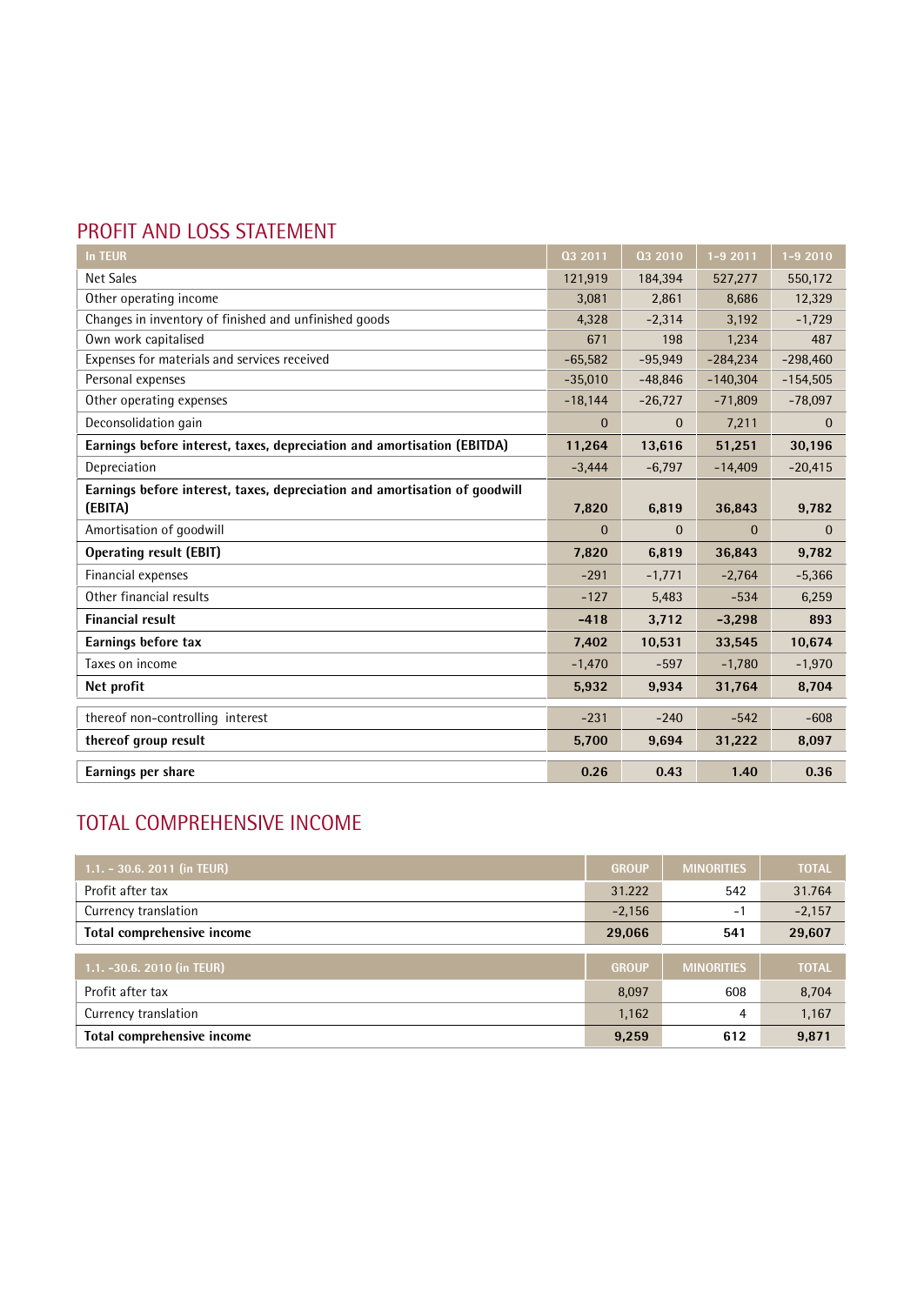# BALANCE SHEET

| <b>ASSETS (in TEUR)</b>                    | <b>SEPTEMBER 30, 2011</b> | <b>DECEMBER 31, 2010</b> |
|--------------------------------------------|---------------------------|--------------------------|
| A. FIXED ASSETS                            |                           |                          |
| Intangible assets<br>I.                    | 694                       | 1,622                    |
| Ш.<br>Goodwill                             | 19,180                    | 19,180                   |
| III.<br>Tangible assets                    | 60,515                    | 92,115                   |
| IV.<br>Investments in affiliated companies | 240                       | 280                      |
| V.<br>Investments in associated companies  | 31                        | 31                       |
| VI.<br>Other finacial assets               | 873                       | 2,478                    |
| VII.<br>Deferred tax assets                | 13,152                    | 17,086                   |
|                                            | 94,685                    | 132,792                  |
| <b>B. CURRENT ASSETS</b>                   |                           |                          |
| Inventories<br>ı.                          | 66,931                    | 67,141                   |
| Ш.<br>Trade accounts                       | 60,488                    | 79,567                   |
| III.<br>Interest bearing receivables       | 17,552                    | $\mathbf{0}$             |
| Cash and cash equivalents<br>VI.           | 40,493                    | 29,013                   |
|                                            | 185,464                   | 175,720                  |
|                                            | 280,149                   | 308,512                  |

| <b>LIABILITIES (in TEUR)</b>                | <b>SEPTEMBER 30, 2011</b> | <b>DECEMBER 31, 2010</b> |
|---------------------------------------------|---------------------------|--------------------------|
| A. SHAREHOLDERS EQUITY                      |                           |                          |
| I. Share capital                            | 22,330                    | 22,330                   |
| II. Capital reserves                        | 37,563                    | 37,563                   |
| III. Non controlling interests              | 4,529                     | 3,988                    |
| IV. Retained earnings                       | 52,521                    | 23,455                   |
|                                             | 116,943                   | 87,336                   |
| <b>B. LONG-TERM LIABILITIES</b>             |                           |                          |
| I. Interest bearing liabilities             | 22,617                    | 22,206                   |
| II. Provision for deffered taxes            | 2,441                     | 5,566                    |
| III. Long term provisions for personnel     | 17,896                    | 24,878                   |
| IV. Other long term liabilities             | 707                       | 3,231                    |
|                                             | 43,661                    | 55,880                   |
| <b>C. SHORT-TERM LIABILITIES</b>            |                           |                          |
| I. Trade accounts payable                   | 39,643                    | 65,565                   |
| II; Short-term interest-bearing liabilities | 18,754                    | 25,878                   |
| III. Short-term portion of long-term loans  | 6,148                     | 9,204                    |
| IV. Income tax liabilities                  | 4,605                     | 2,922                    |
| V. Other short-term liabilities             | 50,395                    | 61,728                   |
|                                             | 119,545                   | 165,296                  |
|                                             | 280,149                   | 308,512                  |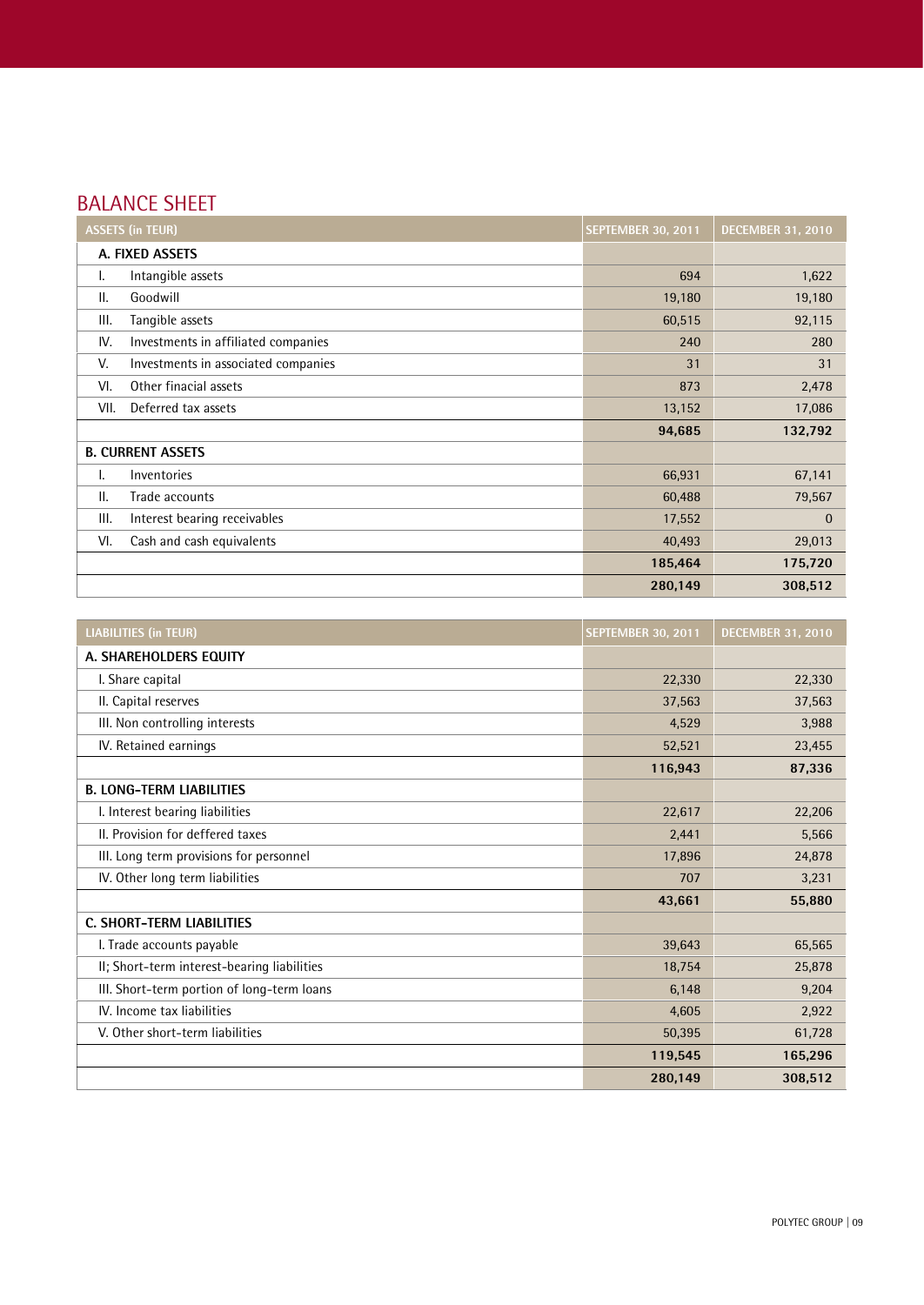# CASH FLOW STATEMENT

|        | <b>IN TEUR</b>                                                | $1 - 92011$ | $1 - 92010$  |
|--------|---------------------------------------------------------------|-------------|--------------|
|        | Earnings before tax                                           | 33,545      | 10,674       |
|        | Income taxes                                                  | $-1,231$    | $-1,687$     |
| $+(-)$ | Depreciation (appreciation) of fixed assets                   | 14,409      | 20,415       |
| $+(-)$ | Non-cash expenses/ gains from first-time- and deconsolidation | $-7,222$    | $\mathbf{0}$ |
| $+(-)$ | Other non-cash expenses/income                                | 1,119       | 828          |
| $=$    | <b>Consolidated financial Cash flow</b>                       | 40,619      | 30,229       |
| $+(-)$ | Changes in net working capital                                | $-9,441$    | $-21,089$    |
| $=$    | Cash flow from operating activities                           | 31,178      | 9,140        |
| $+(-)$ | Cash flow from investing activities                           | 10,822      | $-5,480$     |
| $+(-)$ | Cash flow from financing activities                           | $-30,520$   | $-12,435$    |
| $=$    | Changes in cash and cash equivalents                          | 11,481      | $-8,775$     |
| $+$    | Opening balance of cash and cash equivalents                  | 29,013      | 31,857       |
| =      | Closing balance of cash and cash equivalents                  | 40,493      | 23,082       |

# SHAREHOLDERS EQUITY

| In TEUR                       | SHARE CAPITAL <sup>®</sup> | <b>CAPITAL RESERVES</b> | <b>NON</b><br><b>CONTROLLING</b><br><b>INTERESTS</b> | <b>RETAINED</b><br><b>EARNINGS</b> | <b>TOTAL</b> |
|-------------------------------|----------------------------|-------------------------|------------------------------------------------------|------------------------------------|--------------|
| Balance as of January 1, 2011 | 22.330                     | 37,563                  | 3,988                                                | 23.455                             | 87,336       |
| Total comprehensive income    |                            |                         | 541                                                  | 29,066                             | 29,607       |
| Balance as of Sept. 30, 2011  | 22.330                     | 37,563                  | 4.529                                                | 52,521                             | 116,943      |

| In TEUR                       | <b>SHARE CAPITAL</b> | <b>CAPITAL</b><br><b>RESERVES</b> | <b>TREASURY</b><br><b>STOCK</b> | <b>NON CONTROLLING</b><br><b>INTERESTS</b> | <b>RETAINED</b><br><b>EARNINGS</b> | <b>TOTAL</b> |
|-------------------------------|----------------------|-----------------------------------|---------------------------------|--------------------------------------------|------------------------------------|--------------|
| Balance as of January 1, 2010 | 22,330               | 37,563                            | $-216$                          | 3,406                                      | $-1.601$                           | 61,483       |
| Total comprehensive income    |                      |                                   |                                 | 612                                        | 9.259                              | 9,871        |
| Other changes                 |                      |                                   | 216                             |                                            | $-216$                             |              |
| Balance as of June 30, 2010   | 22,330               | 37,563                            |                                 | 4,018                                      | 7.442                              | 71,354       |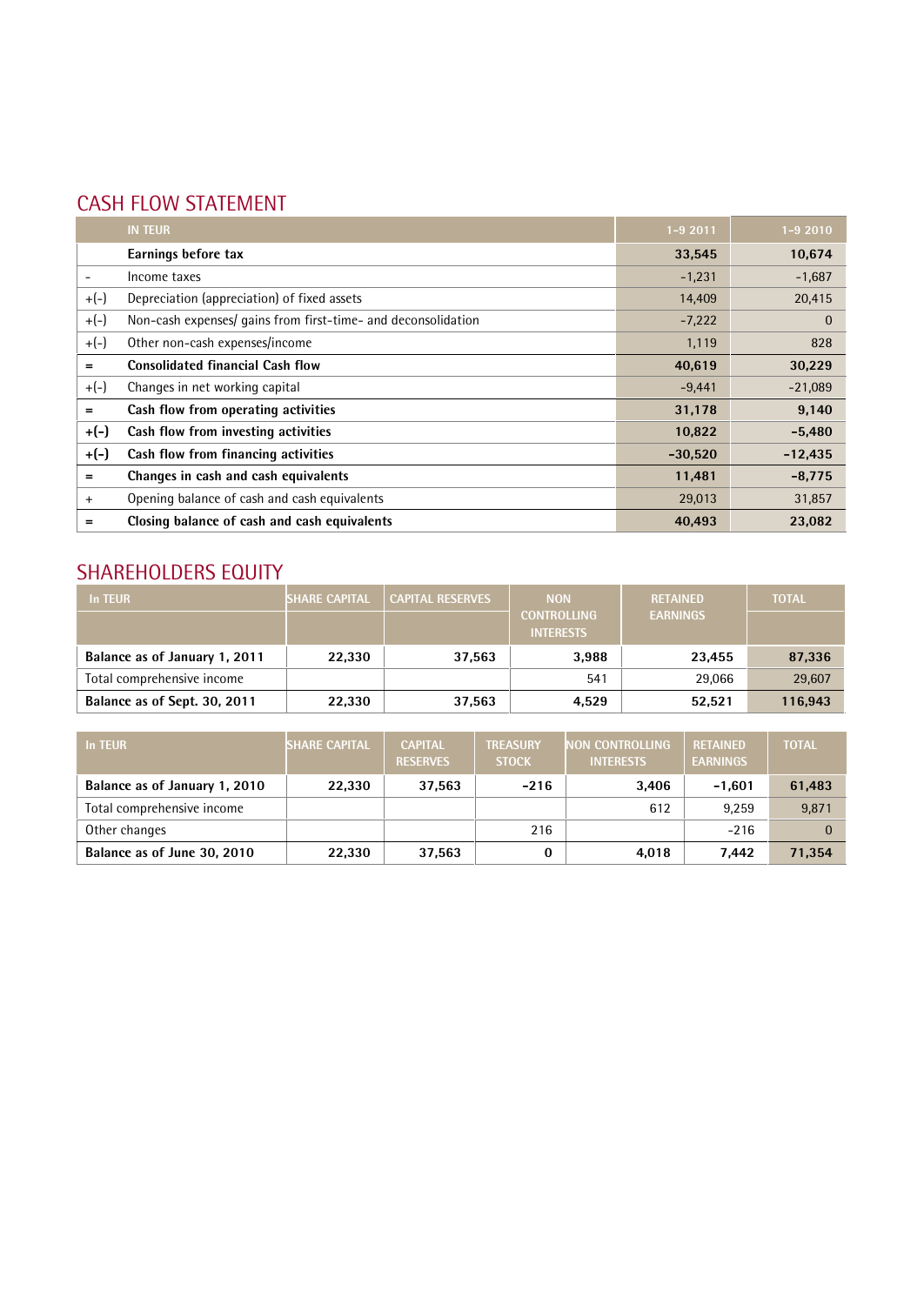### SEGMENT REPORTING

In TEUR

| <b>AUTOMOTIVE SYSTEMS</b>   | Q3 2011 | 03 2010 | Change in % | $1 - 92011$ | $1 - 92010$ | Change in % |
|-----------------------------|---------|---------|-------------|-------------|-------------|-------------|
| Sales                       | 100.107 | 160.929 | $-37,8%$    | 458.033     | 478.671     | $-4,3%$     |
| EBITDA                      | 8.127   | 10.590  | $-23,3%$    | 41.235      | 21.716      | 89,9%       |
| EBIT                        | 5.283   | 4.511   | 17,1%       | 28.633      | 3.406       | 740,6%      |
| Net income                  | 4,911   | 2,249   | 118.4%      | 25,193      | $-2,759$    | $-1013.1%$  |
| Capex                       | 2,650   | 2,696   | $-1.7%$     | 9,382       | 11,244      | $-16.6%$    |
| <b>CAR STYLING</b>          | 03 2011 | Q3 2010 | Change in % | $1 - 92011$ | $1 - 92010$ | Change in % |
| <b>Sales</b>                | 17,123  | 18,839  | $-9.1%$     | 54,480      | 58,690      | $-7.2%$     |
| EBITDA                      | 1,570   | 1,928   | $-18.6%$    | 5,144       | 6,185       | $-16.8%$    |
| EBIT                        | 1,215   | 1,479   | $-17.9%$    | 4,065       | 4,874       | $-16.6%$    |
| Net income                  | 949     | 1,237   | $-23.3%$    | 3,432       | 4,099       | $-16.3%$    |
| Capex                       | 340     | 366     | $-7.1%$     | 767         | 679         | 13.1%       |
|                             |         |         |             |             |             |             |
| <b>Others/Consolidation</b> | Q3 2011 | 03 2010 | Change in % | $1 - 92011$ | $1 - 92010$ | Change in % |
| Sales                       | 4,689   | 4,626   | 1.4%        | 14,764      | 12,811      | 15.2%       |
| EBITDA                      | 1,567   | 1,099   | 42.6%       | 4,873       | 2,295       | 112.3%      |
| <b>EBIT</b>                 | 1,322   | 829     | 59.5%       | 4,145       | 1,501       | 176.1%      |
| Net income                  | 72      | 6,448   | $-98.9%$    | 3,140       | 7,364       | $-57.4%$    |
| Capex                       | 503     | 154     | 227.4%      | 883         | 428         | 106.5%      |
| <b>GROUP</b>                | 03 2011 | Q3 2010 | Change in % | $1 - 92011$ | $1 - 92010$ | Change in % |
| Sales                       | 121,919 | 184,394 | $-33.9%$    | 527,277     | 550,172     | $-4.2%$     |
| EBITDA                      | 11,264  | 13,616  | $-17.3%$    | 51,251      | 30,196      | 69.7%       |
| EBIT                        | 7,820   | 6,819   | 14.7%       | 36,843      | 9,782       | 276.6%      |
| Net income                  | 5,932   | 9,934   | $-40.3%$    | 31,764      | 8,705       | 264.9%      |
| Capex                       | 3,493   | 3,215   | 8.6%        | 11,032      | 12,350      | $-10.7%$    |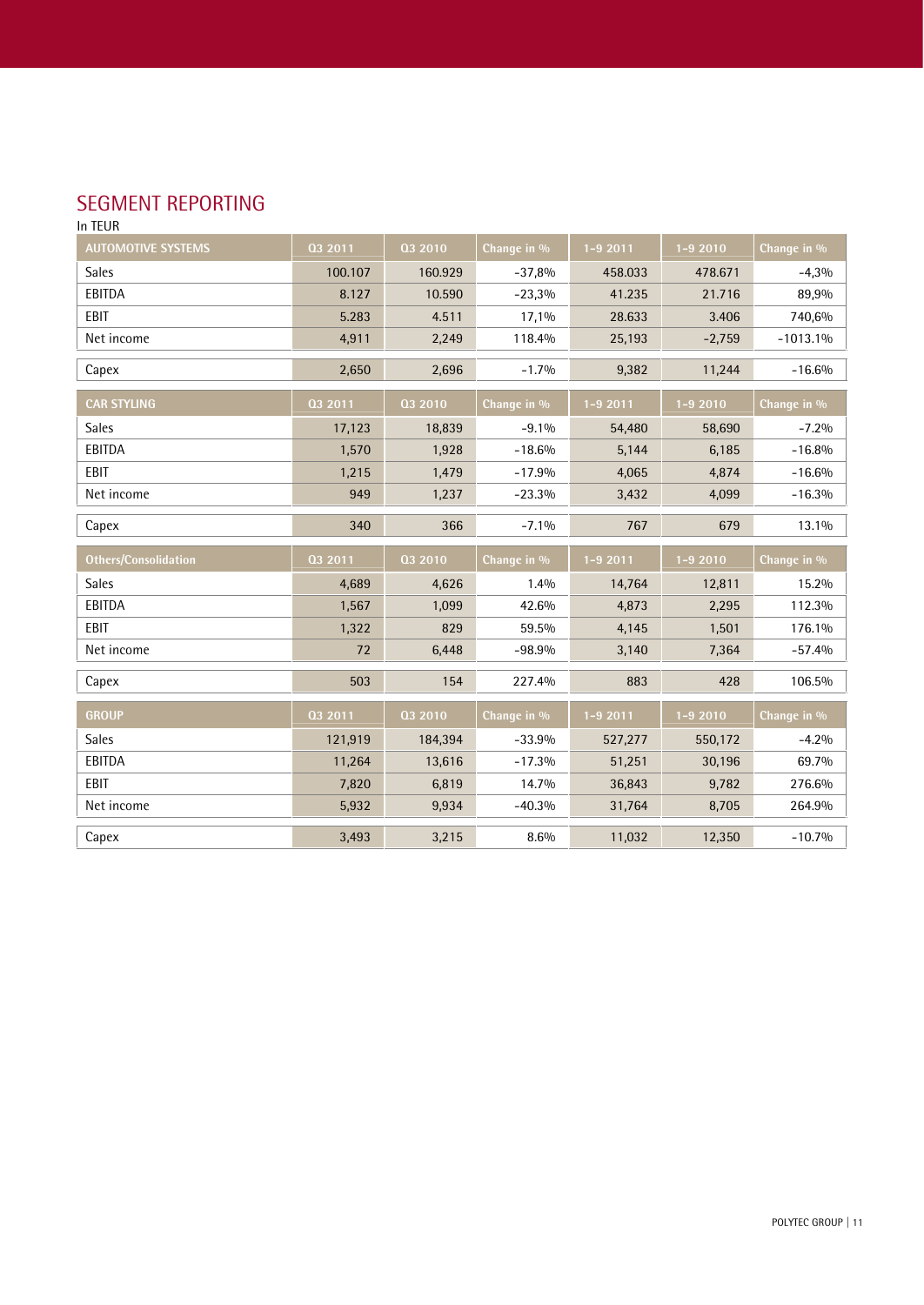### SELECTED EXPLANATORY NOTES

#### ACCOUNTING AND EVALUATION METHODS

This interim report as of September 30, 2011 was compiled pursuant to the legal provisions of International Financial Reporting Standards (IFRS), and more specifically, in conformity with IAS 34 (interim reports). The same accounting and evaluation methods adopted on December 31, 2010 were also applied to this report. For further information regarding accounting and evaluation principles of the POLYTEC GROUP, please refer to the consolidated financial statements as of December 31, 2010.

#### BUSINESS SEASONALITY

The quarterly reporting of POLYTEC GROUPís sales throughout one financial year strictly correlates to the car manufacturing operations of the Groupís customers. For this reason, quarters in which customers normally close for works holidays generally have lower rates of sales turnover than quarters without such effects. In addition to this, sales from one quarter can also be influenced by the billing of large tool or development projects.

#### BASIS OF CONSOLIDATION

The consolidated financial statements include all relevant domestic and foreign companies, of which Polytec Holding AG directly or indirectly holds the majority of voting rights.

In the first nine months of 2011 the basis of consolidation changed as follows:

| As of December 31, 2010  | 29   |
|--------------------------|------|
| Acquisitions             |      |
| Disposal                 | $-1$ |
| As of September 30, 2011 | 27   |

Under the purchase agreement dated June 9, 2011, the "Interior" business area was sold to Toyota Boshoku Europe N.V., Zaventem, Belgium. The transfer of the economic ownership took place at the closing of the transaction as of June 30, 2011. The Board of Directors of Polytec Holding AG decided to dispose of this business area despite its outstanding technology expertise. The main reasons behind this strategic decision include the low prospects to reach a global positioning in this area, which is considered a basic pre-requisite for future business success, and the extremely high competition pressure exerted by a few global players. After extensive examination and careful consideration by the Board of Directors of Polytec Holding AG, Toyota Boshoku proved to be the best candidate among all potential buyers in the interests of the shareholders, the customers and the employees of the concerned sites.

The sold "Interior" business area had a total headcount of roughly 2,000 employees and recorded total sales of approximately EUR 340 million in the 2010 business year. The main products of this business area encompassed door trim panels, headliners and pillar trims. POLYTEC's production site in Spain (Zaragoza) was not sold. The divested sites include Polytec Interior South Africa (Proprietary) Ltd. in South Africa and Polytec Interior Polska Sp.z.o.o. in Poland aswell as 4 sites in Germany (POLYTEC Interior GmbH). These sites were passed on to the acquirer through the divestment of 100% of the stakes held in the corresponding companies. Sites in Hodenhagen (which had been part ofthe POLYTEC Riesselmann GmbH & Co KG so far) and Waldbröl (POLYTEC Intex GmbH & Co KG) were passed on to the acquirer based on asset deals. Polytec Automotive GmbH & Co KG was also transferred to POLYTEC Interior GmbH as of April 30, 2011 within the framework of an asset deal.

The divestment of the "Interior" business area will help to considerably strengthen POLYTEC's core business and increase the Group's average operating margins. Furthermore, it provides POLYTEC's management with the necessary flexibility to expand the company's core activities in the exterior business as well as in the area of car engines, engine parts and injection-molded components, which is a top priority for the Board in line with the long-term strategy of the Group. Potential acquisitions aimed at strategically complementing POLYTEC's core business activities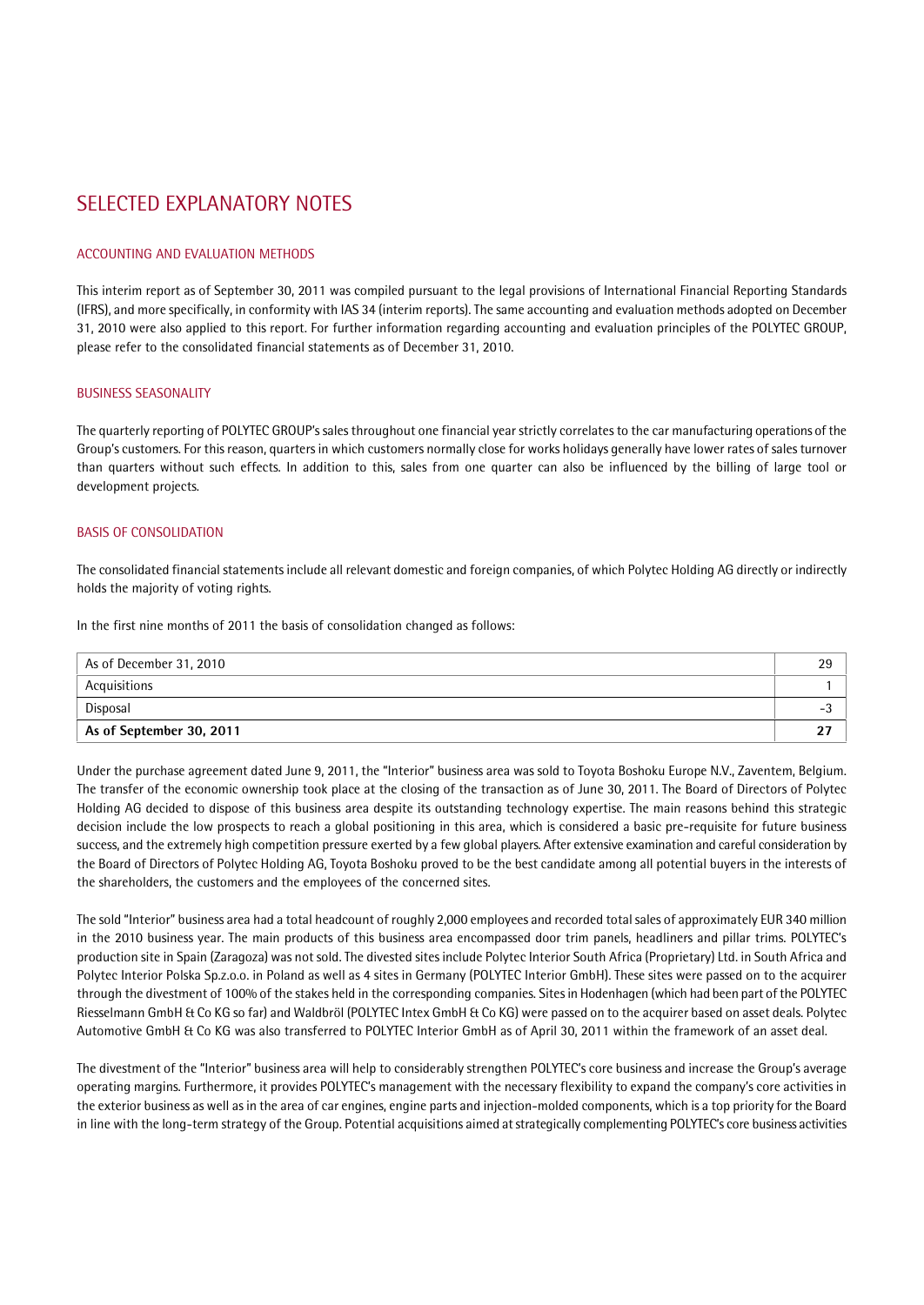are evaluated on an ongoing basis. As a result, the basis of consolidation has been further reduced by two companies, POLYTEC Intex GmbH & Co KG and Polytec Automotive GmbH & Co KG. Following the finalization of the asset deals, the remaining business activities will be of subordinated importance for the consolidated financial statements.

In the first half of 2011, the following companies were deconsolidated:

| Company                                          | <b>SHARE ON EQUITY</b> | DECONSOLIDATION DATE |
|--------------------------------------------------|------------------------|----------------------|
| Polytec Interior GmbH                            | 100%                   | June 30, 2011        |
| Polytec Interior Polska Sp.z.o.o.                | 100%                   | June 30, 2011        |
| Polytec Interior South Africa (Proprietary) Ltd. | 100%                   | June 30, 2011        |

The deconsolidation gain is included in the gain resulting from the disposal of the entire "Interior" business area as shown in the table below.

The contribution of the "Interior" business area to the values shown in the income statement for the 2011 business year is as follows:

| in TEUR    |        |
|------------|--------|
| Sales      | 60,844 |
| Net profit | 402    |

The gain resulting from the disposal of the "Interior" business area was calculated by offsetting the disposed net assets by the total consideration received for the disposal, while taking into account the translation differences that had been hitherto directly recognized in equity.

| in TEUR                                                                                                              |           |
|----------------------------------------------------------------------------------------------------------------------|-----------|
| Consideration received                                                                                               | 24,454    |
| Disposed net assets                                                                                                  | $-18.768$ |
| Cumulative exchange differences, which where reclassified from the equity due to change of control of the subsidiary | 1,525     |
| Gain on disposal                                                                                                     | 7,211     |

The gain on disposal was reported under the item deconsolidation gain in the income statement.

The total consideration received for the disposal includes cash and cash equivalents as well as transaction-related expenses. Taking into account the cash and cash equivalents of the divested "Interior" business area with an amount of TEUR 6,179, total cash flow amounts to TEUR 24,128.

The net assets sold showed the following amounts:

| in TEUR                                                        |           |
|----------------------------------------------------------------|-----------|
| Long term assets                                               | 32,384    |
| Short term assets                                              | 90,709    |
| Long term provisions and liabilities                           | $-16,902$ |
| Short term provisions and liabilities                          | $-87,422$ |
| Net assets of the "Interior" business area as of June 30, 2011 | 18,768    |

On August 3,2011 a purchasing agreement was signed with PPI Immobilien Gesellschaft mbH for the acquisition of 100% of the stakes in PPI Plastic Products Innovation GmbH & Co KG. The purchasing price amounted to TEUR 1,188.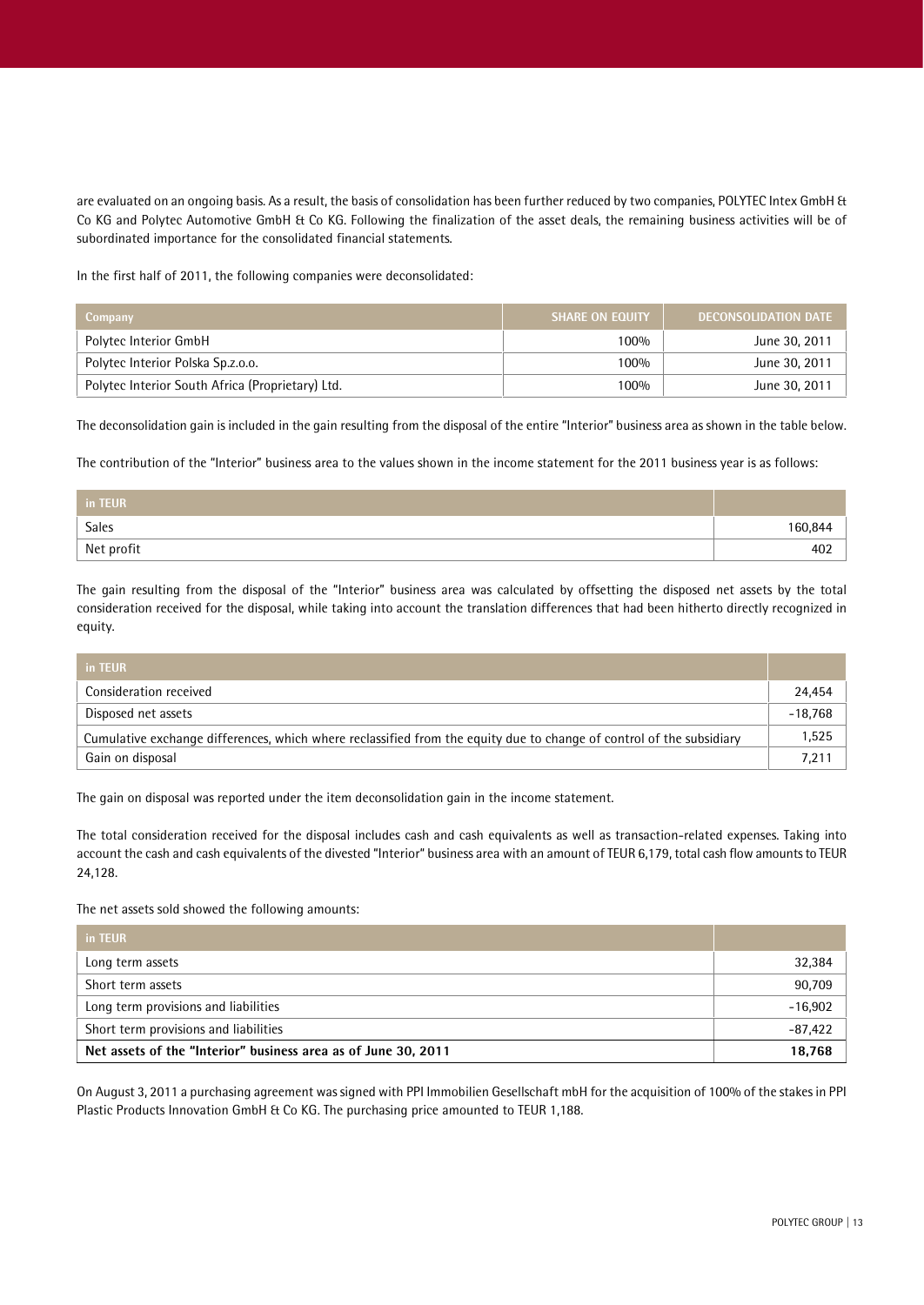At the time of the acquisition as of August 31, 2011 the acquired assets and liabilities of PPI Plastic Products Innovation GmbH & Co KG showed the following amounts:

| in TEUR                       |          |
|-------------------------------|----------|
| Intangible assets             | 21       |
| Tangible assets               | 5,295    |
| Inventories                   | 3,882    |
| Trade acounts receivable      | 4,313    |
| Cash and cash euqivalents     | 182      |
| Interest bearing liabilitiies | $-8,376$ |
| Provisions for personnel      | $-1,148$ |
| Trade acounts payable         | $-1,167$ |
| Deffered tax provisions       | $-75$    |
| Other liabilities             | $-1,728$ |
| Net assets acquired           | 1,199    |
| Purchase price                | 1,188    |
| <b>Bad Will</b>               | 11       |

The bad will wasrecognized in the income statement as a positive contribution to earnings.

# DECLARATION BY THE BOARD OF DIRECTORS

The Board of Directors declares that these condensed consolidated interim financial statements, which were prepared in accordance with the applying accounting standards, provide a true and fair view

of the asset, financial and earnings situation of the POLYTEC GROUP. This interim report has not been subject to an audit or a review.

Hörsching, November 10, 2011

Friedrich Huemer Peter Haidenek Alfred Kollros Chairman Member Member